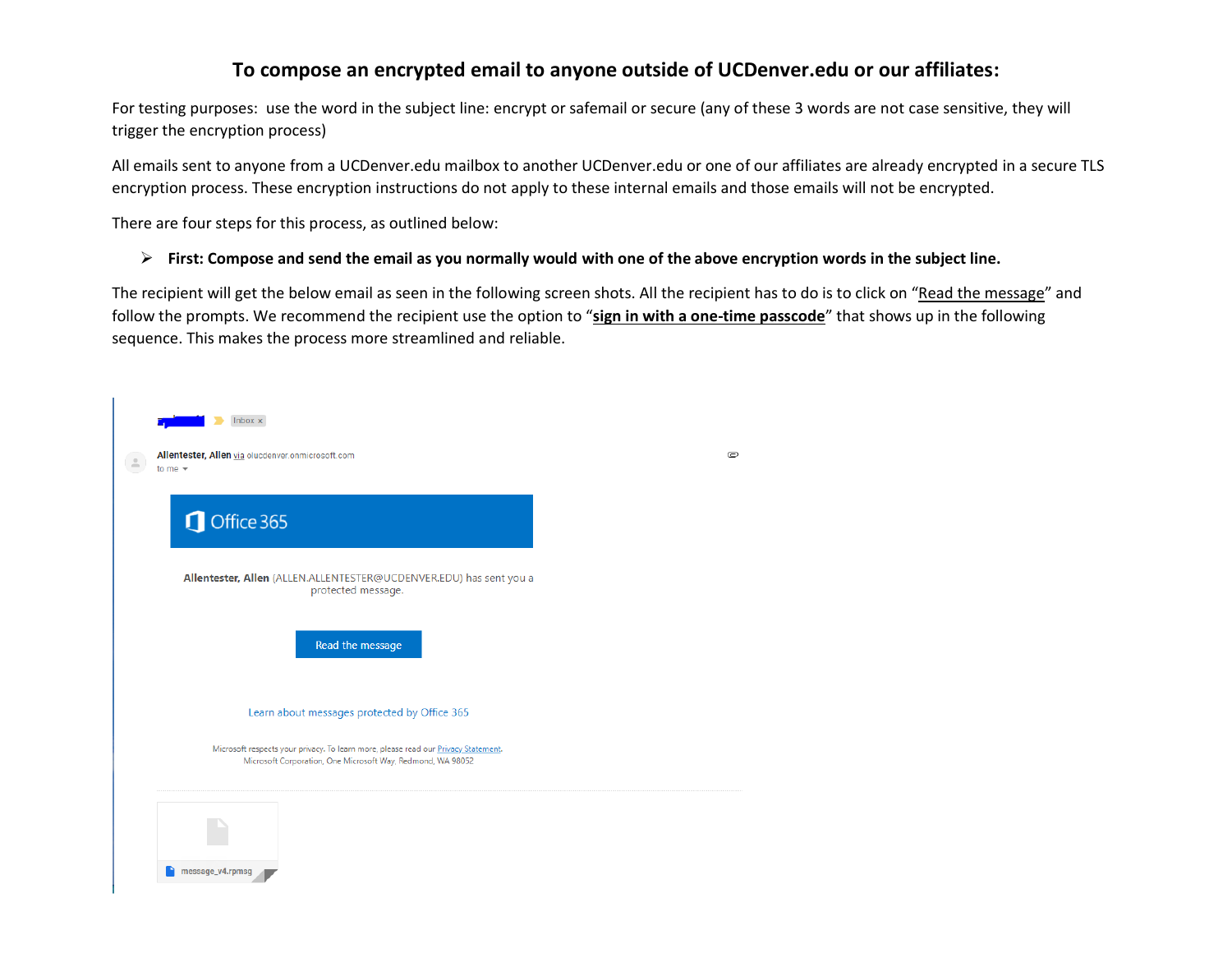➢ **Second: (on the Recipients mailbox)-After clicking "Read the message" and waiting for a moment, Click on the "sign in with a onetime passcode" option below:**

## ALLEN.ALLENTESTER@UCDENVER.EDU has sent you a protected message

Sign in to view the message



Or, sign in with a one-time passcode

Need Help?

Terms of Use **Privacy & Cookies** 

➢ **Third: A one-time passcode email is sent to the recipient. Copy and paste (or type) that numerical code into the email message asking for the one-time passcode, as seen in the screen-shot examples below.**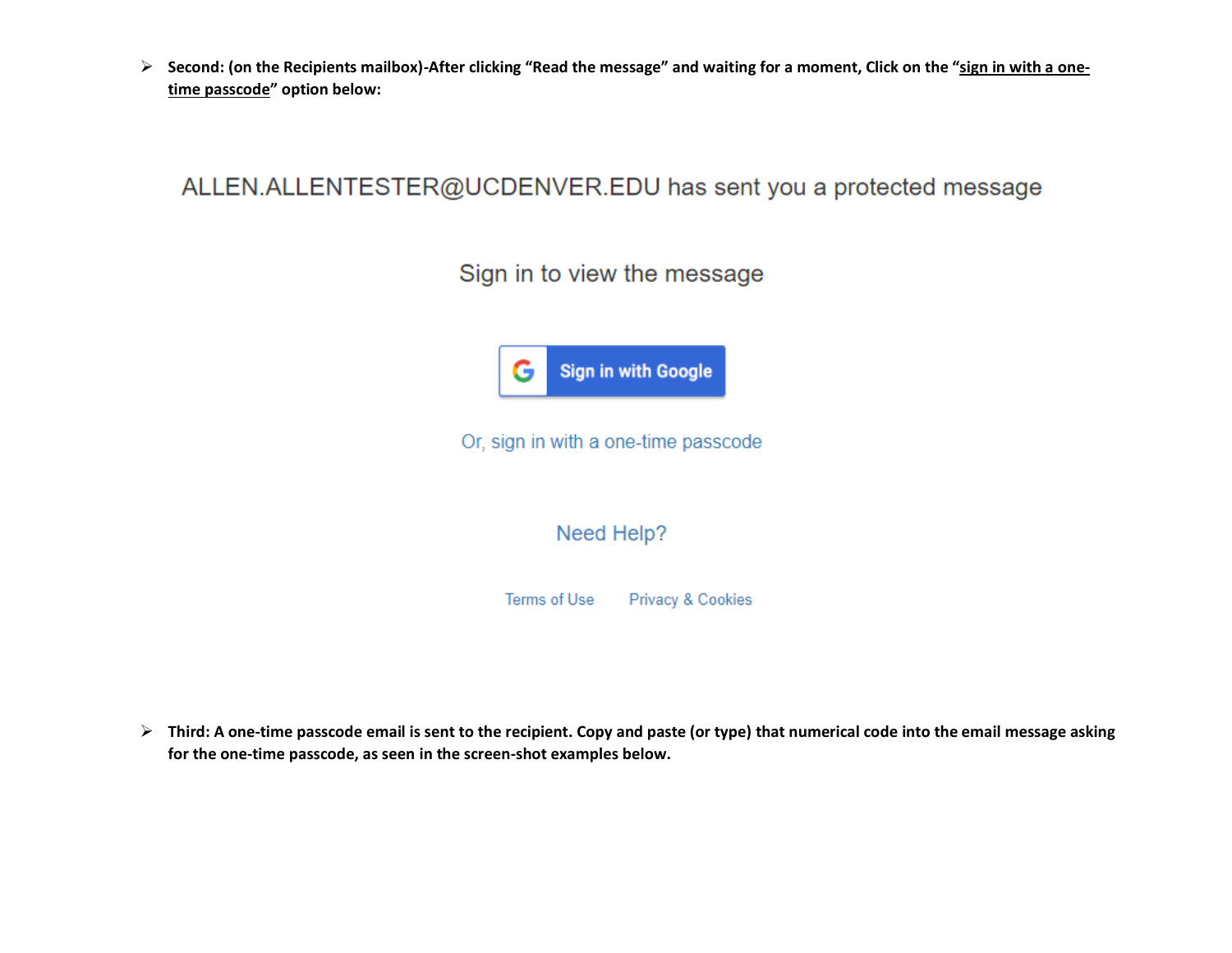#### We sent a one-time passcode to allenvalk66@gmail.com.

Please check your email, enter the one-time passcode and click continue. The one-time passcode will expire in 15 minutes.

| One-time passcode |                                                            |
|-------------------|------------------------------------------------------------|
|                   | This is a private computer. Keep me signed in for 12 hours |

#### Continue  $\rightarrow)$

Didn't receive the one-time passcode? Check your spam folder or get another one-time passcode.

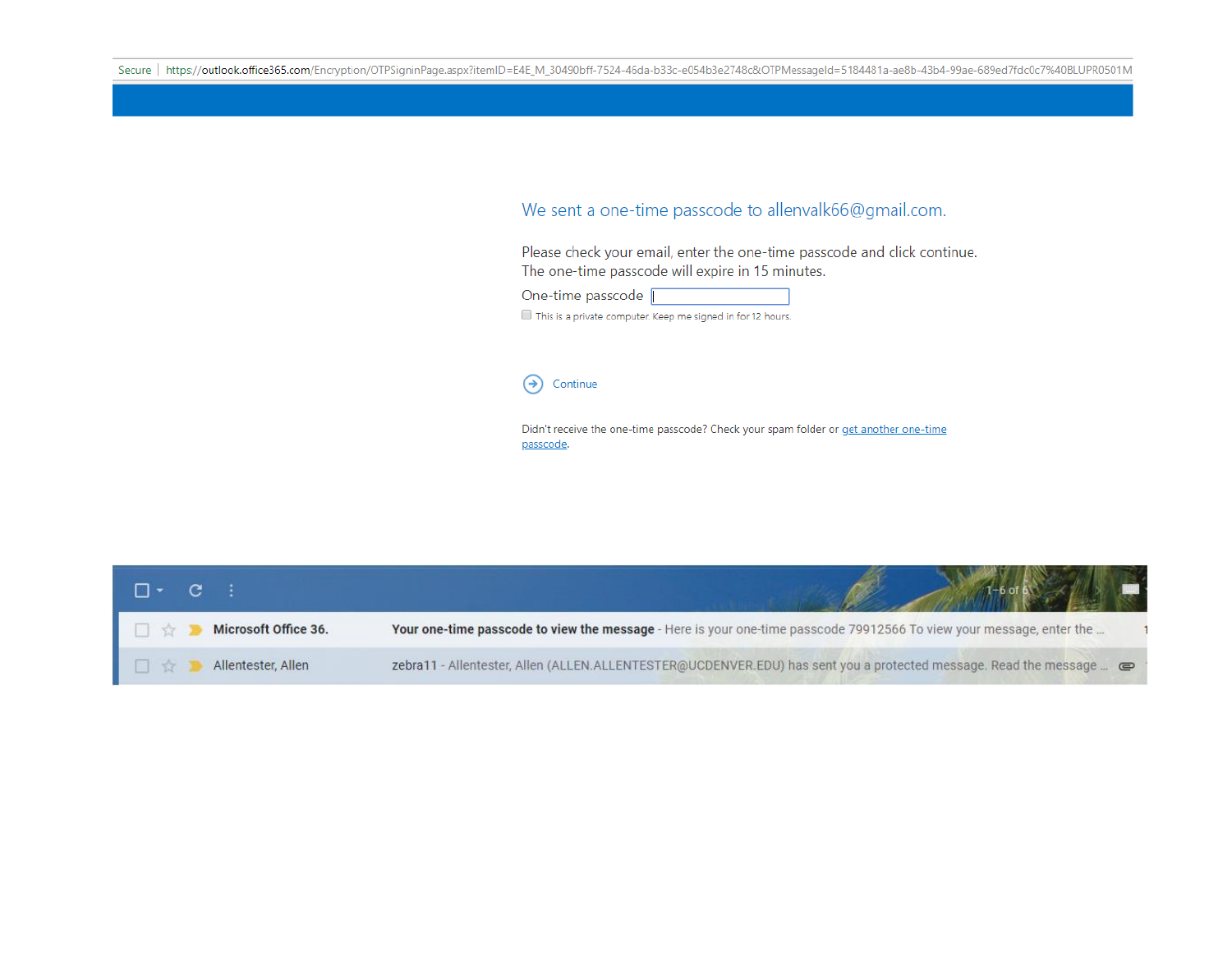# We sent a one-time passcode to allenvalk66@gmail.com.

Please check your email, enter the one-time passcode and click continue. The one-time passcode will expire in 15 minutes.

| One-time passcode 79912566 |  |
|----------------------------|--|
|----------------------------|--|

This is a private computer. Keep me signed in for 12 hours.



Didn't receive the one-time passcode? Check your spam folder or get another one-time passcode.

#### ➢ **Fourth: Wait a few moments and the message is opened up:**

Message as it's seen in Gmail, below:



Test of Office 365 encryption using the new Office 365 encryption process.